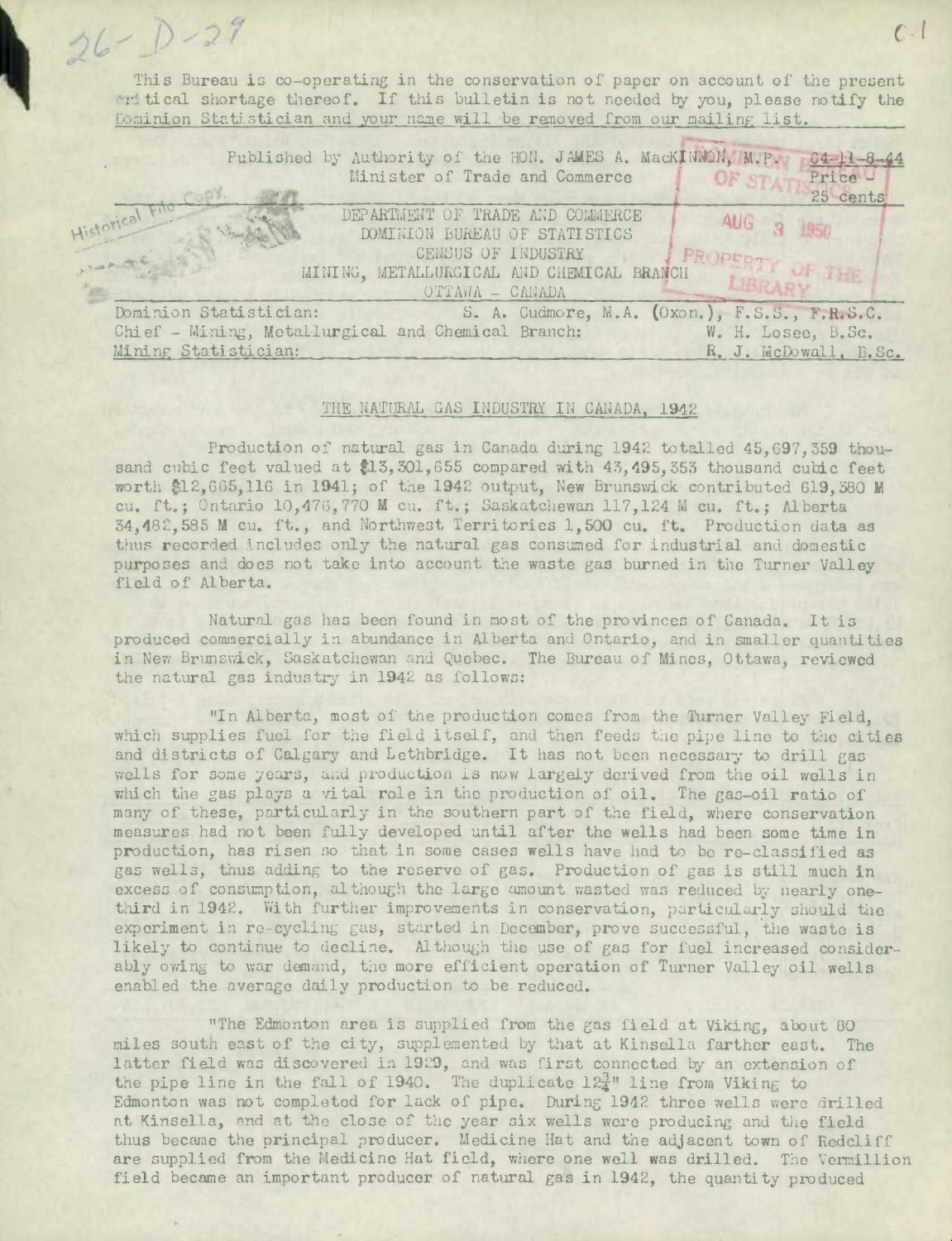being about the same as that of the Fabyan field, which supplies wainwright. The output from the Brooks and Foremost fields was obtained from several small producers.

"In Saskatchewan, the eastern part of the Lloydminster field supplies the town of the same name. In the Kamsack area, two new wells were drilled, one well was deepened to 1,210 feet, and other from 1,575 feet to 1,755 feet. A total of 36 wells have been drilled in this field, mostly to depths around 200 feet, and they yield from 15 M to 250 M cubic feet at a closed-in pressure of 36 pounds. Much geophysical and geological work was done during 1942 and previously, principally in the area running diagonally from the southeast corner of the province in a north-westerly direction to about 50 miles north of Lloydminster, the purpose being the discovery of either gas or oil. Deep tests have, however, so far failed to disclose accumulations of gas in commercial quantities.

"In Ontario, natural gas is produced commercially only in the south-western part of the province, the principal fields being Tilbury, Haldimand, Dawn, De Clute, Brownsville. Dover. Norfolk, Welland. Onondaga, and Malahide.

"In Quebec, natural gas is produced in small quantities at several wells along the St. Lawrence River and is used locally.

"In New Brunswick, the Stoney Creek field supplies Moncton and Hillsborough with natural gas. Two new wells were drilled and five were deepened, one of which was abandoned owing to mechanical difficulties, and another showed no increase. The total new production, measured in terms of initial flush production, amounted to 21.862 M cubic feet. The total production for the year was 619,380 M cubic feet. A geophysical traverse was run across the field from well 47 to well 128, and continued to Albert mine. The results show the desirability of further work of this nature."

Dividends paid in 1942 by Ontario natural gas producing companies totalled \$91,573 and the total dividends paid by these same firms to the end of 1942 aggregated  $$5,208,446.$ 

| Province              |                                                               | $\mathcal{L}_{\mathbb{R}}$ | 9                                  | $\frac{2}{2}$<br>4 |  |  |
|-----------------------|---------------------------------------------------------------|----------------------------|------------------------------------|--------------------|--|--|
|                       | M cu.ft.                                                      | Value                      | M cu <sub>e</sub> ft.              | Value              |  |  |
|                       |                                                               |                            |                                    | $\frac{1}{3}$      |  |  |
| New Brunswick         | 653, 542                                                      | 317,437                    | 619,380                            | 299,688            |  |  |
| Ontario               | 11,828,703                                                    | 7,140,130                  | 10,476,770                         | 6,809,901          |  |  |
| Manitoba              | $\begin{array}{ccc}\mbox{ii}&\mbox{ii}&\mbox{iii}\end{array}$ | 0.9.9                      | $\alpha \cdot \alpha \cdot \alpha$ | $0 - 0 - 0$        |  |  |
| Saskatchewan          | 106,168                                                       | 31,850                     | 117,124                            | 45,585             |  |  |
| Alberta               | 30,905,440                                                    | 5,175,364                  | 34, 482, 585                       | 6,146,146          |  |  |
| Northwest Territories | 1,500                                                         | 335                        | 1,500                              | 335                |  |  |
| CANADA                | 43, 495, 353                                                  | 12,665,116                 | 45,697,359                         | 13, 301, 655       |  |  |

UDO DUCHTON OF HABYLAL CAC TH CARACHE DV DIVINA WIDO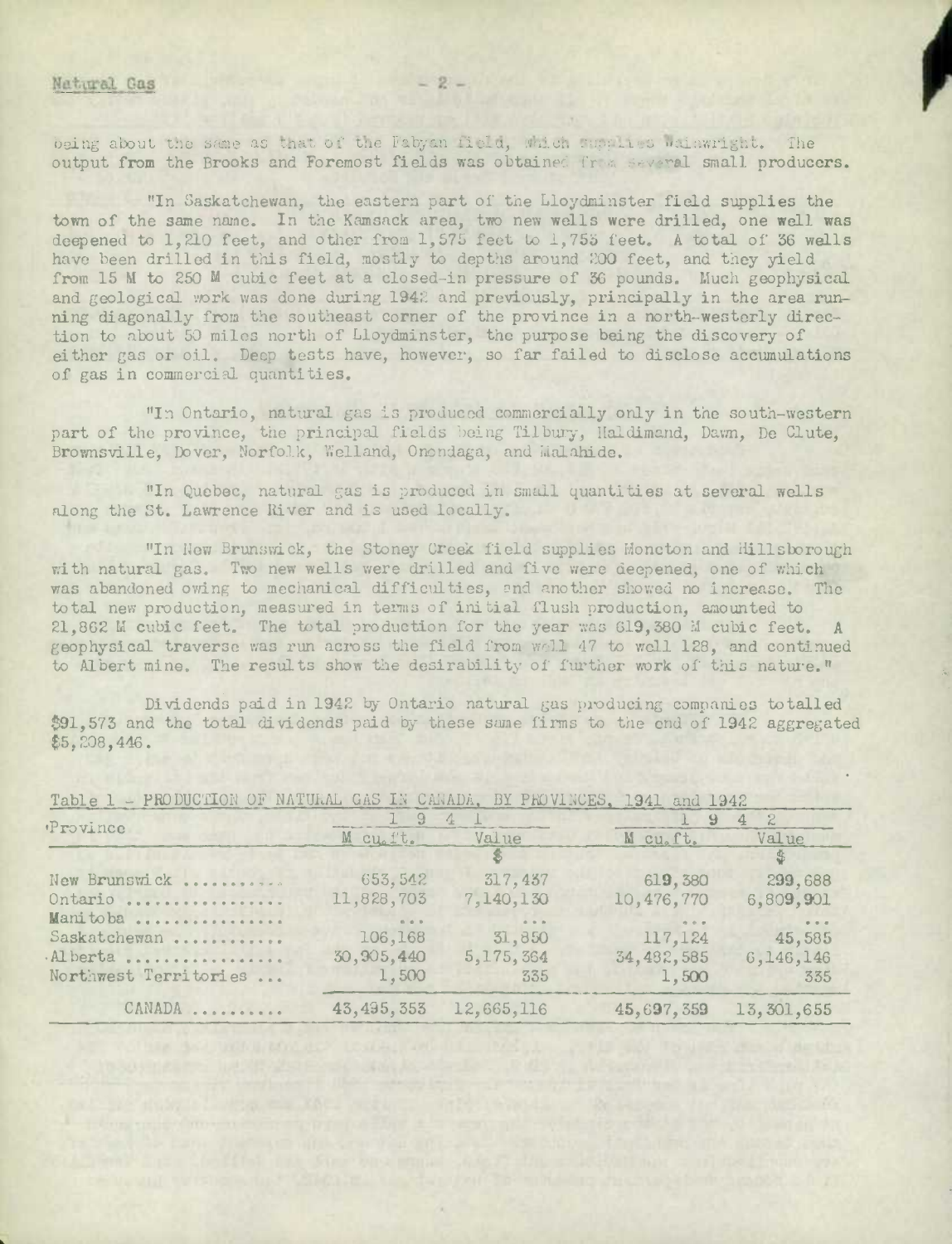Natural Gas

Table 2 - NATURAL GAS PRODUCTION IN ONTARIO, BY FIELDS, 1941 and 1942

| County                                  | Field                                                                        | 1941                       | 1942                    |
|-----------------------------------------|------------------------------------------------------------------------------|----------------------------|-------------------------|
|                                         |                                                                              | M cu.ft.                   | M cu.ft.                |
| ESSex                                   | Kingsville )<br>(Tilbury )                                                   | 32,418<br>2,433,968        | 32,419<br>2,528,029     |
| Kent                                    | Declute<br>Dover                                                             | 1,482,186<br>341,516       | 824, 325<br>310, 261    |
| Lambton                                 | Chatham<br>(Dawn                                                             | 165,010<br>1,661,500       | 1,127,281<br>1,526,149  |
| Middlesex<br>Oxford                     | (Oil Springs )<br>MOSA<br>Brownsville $(x)$                                  | 8,249<br>$-0.0$<br>220,077 | $\frac{1}{2}$<br>77,905 |
| Elgin<br>Elgin                          | Bayham )<br>Bayham<br>(Malahide                                              | 71,692<br>2,497,447        | 118,257<br>868,299      |
| Norfolk<br>Lincoln                      | Norfolk<br>Lincoln                                                           | 421,717                    | 431,926                 |
| Haldimand<br>Wentworth<br>Welland       | Haldimand )<br>Wentworth )<br>Welland                                        | 1,962,524<br>274,039       | 2,124,122<br>288,663    |
| Brant<br>Prince Edward                  | Onondaga<br>Hollowell                                                        | 182,360<br>$8 - 6 - 6$     | 145, 134                |
| Wells in surface drift<br>Private wells | Harwich and Howard Tps.                                                      | 14,000<br>60,000           | 14,000<br>60,000        |
|                                         | TOTAL PRODUCED                                                               | 11,828,703                 | 10,476,770              |
|                                         | (x) Dereham Twp. -- 178, 841 M cu.ft.; Bayham Twp. - 41, 236 M cu.ft.  1941. |                            |                         |
|                                         | (x) Dereham Twp. -- 58,782 M cu.ft.; Bayham Twp. -- 19,123 M cu.ft.  1942.   |                            |                         |

Table 3 - PRODUCTION OF NATURAL GAS IN CANADA, BY MONTHS, 1941 and 1942

|           | New<br>Brunswick | Ontario    | Saskat-<br>chewan | Al berta    | CANADA       |
|-----------|------------------|------------|-------------------|-------------|--------------|
|           | M cu.ft.         | M cu.ft.   | M cu.ft.          | M cu.ft.    | M cu.ft.     |
| 1941      |                  |            |                   |             |              |
| January   | 74,894           | 1,509,538  | 15,555            | 3,676,525   | 5, 276, 512  |
| February  | 75,410           | 1,527,606  | 15,969            | 3, 251, 619 | 4,870,604    |
| March     | 67,366           | 1,502,902  | 12,810            | 3,126,234   | 4,709,312    |
| April     | 68,388           | 1,043,122  | 8,054             | 2,255,692   | 3, 375, 256  |
| May       | 54,786           | 750,636    | 5,146             | 2,133,067   | 2,943,635    |
| June      | 48,085           | 580,811    | 3,589             | 1,655,319   | 2,287,804    |
| July      | 31,263           | 472, 338   | 2,272             | 1,645,758   | 2,152,131(x) |
| August    | 28,510           | 489,661    | 2,765             | 1,665,552   | 2,186,988(x) |
| September | 34,862           | 586,490    | 6,233             | 2,062,352   | 2,690,437(x) |
| October   | 46,953           | 782, 291   | 7,166             | 2,473,227   | 5,309,637    |
| November  | 60, 513          | 1,205,817  | 11,801            | 3, 104, 149 | 4,382,085    |
| December  | 62,707           | 1,377,491  | 14,808            | 3,855,946   | 5, 310, 952  |
| TOTAL     | 653, 542         | 11,828,703 | 106,168           | 30,905,440  | 43, 495, 353 |

 $-3-$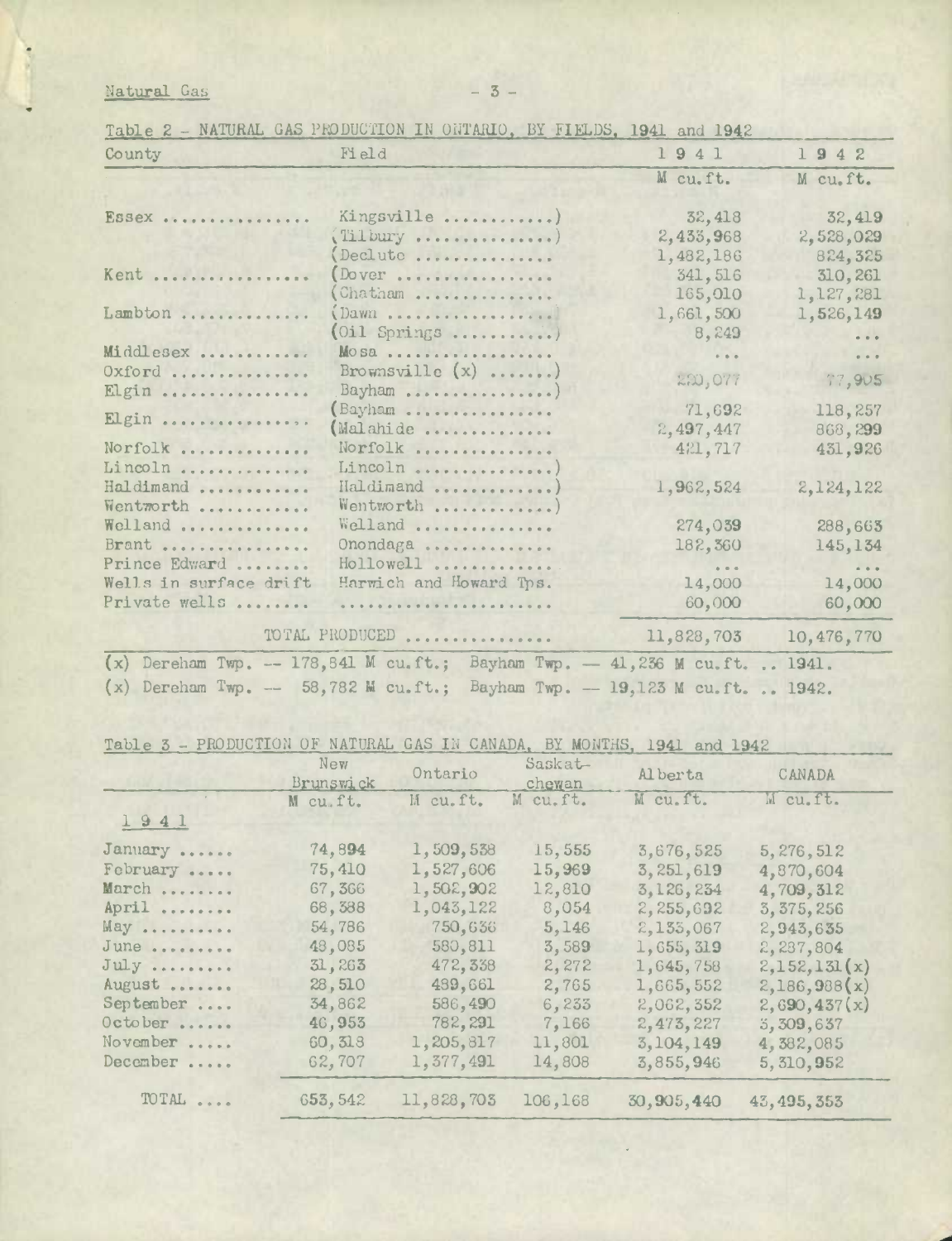## Natural Gas -4 -

|                                                                                                                                                                                                                                   | New<br>Brunswick | Ontario                                                                                                                                                                                                                                                                                  | Saskat-<br>chewan | Al berta     | CANADA       |
|-----------------------------------------------------------------------------------------------------------------------------------------------------------------------------------------------------------------------------------|------------------|------------------------------------------------------------------------------------------------------------------------------------------------------------------------------------------------------------------------------------------------------------------------------------------|-------------------|--------------|--------------|
|                                                                                                                                                                                                                                   | M cu.ft.         | M cu.ft.                                                                                                                                                                                                                                                                                 | M cu.ft.          | M cu.ft.     | M cu.ft.     |
| 1942                                                                                                                                                                                                                              |                  |                                                                                                                                                                                                                                                                                          |                   |              |              |
| January                                                                                                                                                                                                                           | 78,394           | 1,476,794                                                                                                                                                                                                                                                                                | 15,441            | 3,824,436    | 5, 395, 065  |
| February                                                                                                                                                                                                                          | 69,596           | 1,360,428                                                                                                                                                                                                                                                                                | 16,053            | 3,421,694    | 4,867,771    |
| March                                                                                                                                                                                                                             | 61,534           | 1,247,777                                                                                                                                                                                                                                                                                | 11,023            | 3, 334, 127  | 4,654,461    |
| $April \dots \dots$                                                                                                                                                                                                               | 59,847           | 1,032,425                                                                                                                                                                                                                                                                                | 10,595            | 2,723,218    | 5,826,085    |
| May                                                                                                                                                                                                                               | 52,204           | 796,150                                                                                                                                                                                                                                                                                  | 5,015             | 2,349,200    | 3, 202, 569  |
| $June$ $$                                                                                                                                                                                                                         | 38, 143          | 588,178                                                                                                                                                                                                                                                                                  | 4,807             | 1,827,174    | 2,458,302    |
| $July - \dots - \dots$                                                                                                                                                                                                            | 30,120           | 476,156                                                                                                                                                                                                                                                                                  | 3,456             | 1,808,406    | 2,318,638(x) |
| August                                                                                                                                                                                                                            | 27, 315          | 510,820                                                                                                                                                                                                                                                                                  | 3,644             | 1,846,965    | 2,389,244(x) |
| September                                                                                                                                                                                                                         | 31,205           | 592, 285                                                                                                                                                                                                                                                                                 | 6,020             | 2,370,421    | 3,000,431(x) |
| October                                                                                                                                                                                                                           | 42,906           | 650,643                                                                                                                                                                                                                                                                                  | 8,535             | 2,861,719    | 3,563,803    |
| November                                                                                                                                                                                                                          | 57,631           | 765,957                                                                                                                                                                                                                                                                                  | 13,757            | 3,805,321    | 4,642,666    |
| December                                                                                                                                                                                                                          | 70,485           | 979,157                                                                                                                                                                                                                                                                                  | 18,778            | 4,309,904    | 5, 378, 324  |
| TOTAL                                                                                                                                                                                                                             | 619,380          | 10,476,770                                                                                                                                                                                                                                                                               | 117, 124          | 34, 482, 585 | 45,697,359   |
| $\mathbb{Z}$ . The contract of the contract of the contract of the contract of the contract of the contract of the contract of the contract of the contract of the contract of the contract of the contract of the contract of th |                  | $\mathbb{R}^n$ and $\mathbb{R}^n$ are $\mathbb{R}^n$ and $\mathbb{R}^n$ and $\mathbb{R}^n$ are $\mathbb{R}^n$ and $\mathbb{R}^n$ are $\mathbb{R}^n$ and $\mathbb{R}^n$ are $\mathbb{R}^n$ and $\mathbb{R}^n$ are $\mathbb{R}^n$ and $\mathbb{R}^n$ are $\mathbb{R}^n$ and $\mathbb{R}^n$ |                   |              |              |

Table 3 - PRODUCTION OF NATURAL GAS IN CANADA, BY MONTHS, 1941 and 1942 (Concluded)

x) Includes production from Fort Norman, Northwest Territories.

Table 4 - CAPITAL EMPLOYED IN THE NATURAL GAS INDUSTRY IN CANADA, BY PROVINCES, 1941 and 1942

|                                                                                                                                                              | Ontario                               | Alberta                            | CANADA $(x)$                         |
|--------------------------------------------------------------------------------------------------------------------------------------------------------------|---------------------------------------|------------------------------------|--------------------------------------|
|                                                                                                                                                              | \$                                    | \$                                 | \$                                   |
| 1941                                                                                                                                                         |                                       |                                    |                                      |
| Capital Employed as Represented by:                                                                                                                          |                                       |                                    |                                      |
| Cost of land, buildings, plant,<br>machinery and tools<br>Cost of supplies and stock on hand<br>Cash, trading and operating accounts<br>and bills receivable | 43, 727, 294<br>875, 341<br>6,926,006 | 25,433,809<br>282,838<br>2,449,494 | 70,587,671<br>1,181,581<br>9,511,289 |
| TOTAL                                                                                                                                                        | 51, 528, 641                          | 28, 166, 141                       | 81, 280, 541                         |
| 1942                                                                                                                                                         |                                       |                                    |                                      |
| Capital Employed as Represented by:<br>Cost of land, buildings, plant,                                                                                       |                                       |                                    |                                      |
| machinery and tools<br>Cost of supplies and stock on hand<br>Cash, trading and operating accounts                                                            | 43, 953, 488<br>839, 411              | 25,644,329<br>342,640              | 71,032,694<br>1,202,091              |
| and bills receivable                                                                                                                                         | 7,447,188                             | 2,926,010                          | 10,533,817                           |
| TOTAL                                                                                                                                                        | 52,240,087                            | 28,912,979                         | 82,768,602                           |

(x) Includes data for New Brunswick and Saskatchewan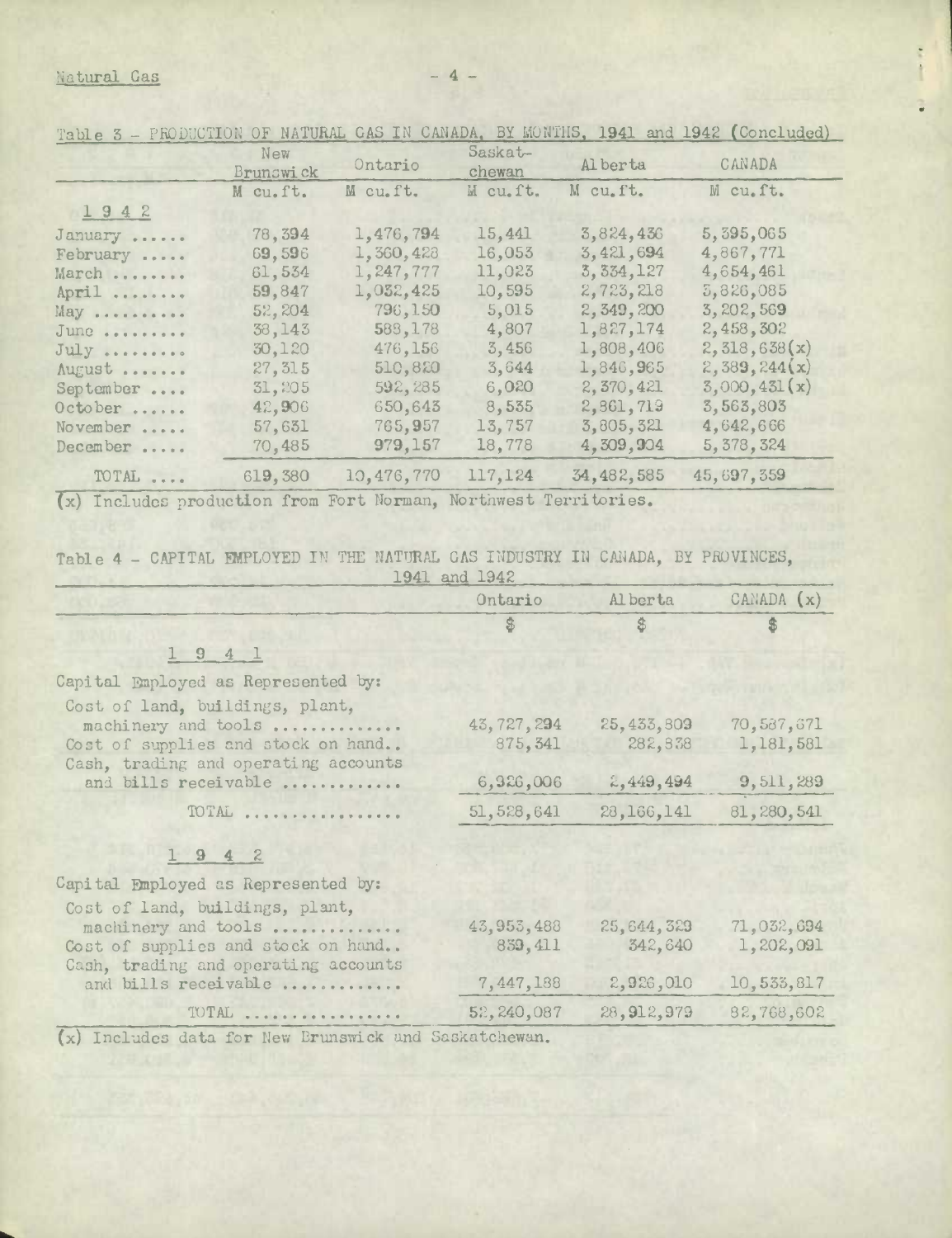## Matural Gas

|               |                                      |              |                  | LIMATMOND' TAUT THILL TAFE |           |                                                                                                                                                                                                                                                                                                                                                                                                                                |                    |  |
|---------------|--------------------------------------|--------------|------------------|----------------------------|-----------|--------------------------------------------------------------------------------------------------------------------------------------------------------------------------------------------------------------------------------------------------------------------------------------------------------------------------------------------------------------------------------------------------------------------------------|--------------------|--|
|               | Average Number of Employees          |              |                  |                            |           | Salaries and Wages                                                                                                                                                                                                                                                                                                                                                                                                             |                    |  |
| Province      | Salaried<br>Employees<br>Male Female |              | Wage-<br>earners | TOTAL                      | Salaries  | <b>Vages</b>                                                                                                                                                                                                                                                                                                                                                                                                                   | TOTAL              |  |
|               |                                      |              |                  |                            | $\hat{z}$ | $\hat{v}$                                                                                                                                                                                                                                                                                                                                                                                                                      | $\hat{\mathbf{s}}$ |  |
| 1941          |                                      |              |                  |                            |           |                                                                                                                                                                                                                                                                                                                                                                                                                                |                    |  |
| New Brunswick | 13                                   | 8            | 91               | 112                        | 39,603    | 109, 374                                                                                                                                                                                                                                                                                                                                                                                                                       | 148,977            |  |
| Ontario       | 591                                  | 152          | 786              | 1,529                      | 1,065,265 | 864,760                                                                                                                                                                                                                                                                                                                                                                                                                        | 1,930,025          |  |
| Saskatchewan  | $\mathbf{1}$                         | $\mathbf{I}$ | $\mathcal T$     | $\overline{9}$             | 5,000     | 2,465                                                                                                                                                                                                                                                                                                                                                                                                                          | 5,465              |  |
| Alberta       | 247                                  | 46           | 218              | 511                        | 551,691   | 205,637                                                                                                                                                                                                                                                                                                                                                                                                                        | 757, 328           |  |
| CANADA        | 852                                  | 207          | 1,102            | 2,161                      | 1,659,559 | 1,182,236                                                                                                                                                                                                                                                                                                                                                                                                                      | 2,841,795          |  |
| 1942          |                                      |              |                  |                            |           |                                                                                                                                                                                                                                                                                                                                                                                                                                |                    |  |
| New Brunswick | 11                                   | 11           | 71               | 93                         | 40,610    | 104,901                                                                                                                                                                                                                                                                                                                                                                                                                        | 145, 511           |  |
| Ontario       | 548                                  | 155          | 626              | 1,329                      | 1,078,481 | 727, 295                                                                                                                                                                                                                                                                                                                                                                                                                       | 1,805,776          |  |
| Saskatchewan  | 3                                    | $\mathbf{1}$ | $\frac{1}{2}$    | $\mathbf{4}$               | 4,500     | $\begin{array}{c c} \hline \textbf{1} & \textbf{1} & \textbf{1} & \textbf{1} & \textbf{1} & \textbf{1} & \textbf{1} & \textbf{1} & \textbf{1} & \textbf{1} & \textbf{1} & \textbf{1} & \textbf{1} & \textbf{1} & \textbf{1} & \textbf{1} & \textbf{1} & \textbf{1} & \textbf{1} & \textbf{1} & \textbf{1} & \textbf{1} & \textbf{1} & \textbf{1} & \textbf{1} & \textbf{1} & \textbf{1} & \textbf{1} & \textbf{1} & \textbf{1$ | 4,500              |  |
| Alberta       | 243                                  | 60           | 211              | 514                        | 573,068   | 297,956                                                                                                                                                                                                                                                                                                                                                                                                                        | 871,024            |  |
| CANADA        | 805                                  | 227          | 908              | 1,940                      | 1,696,659 | 1,130,152                                                                                                                                                                                                                                                                                                                                                                                                                      | 2,826,811          |  |

Table 5 - EMPLOTEES, SALARIES AND WAGES IN THE NATURAL GAS INDUSTRY IN CANADA, BY

Table 6 - NATURAL GAS PIPELINE MILEAGE IN CANADA, 1941 and 1942

|                         |                               |                     | Actual Miles of Main            |              |           | Miles of Equivalent 3" Mains  |                                 |              |  |
|-------------------------|-------------------------------|---------------------|---------------------------------|--------------|-----------|-------------------------------|---------------------------------|--------------|--|
|                         | Gathering and<br>transmission |                     |                                 | Distribution |           | Gathering and<br>transmission |                                 | Distribution |  |
|                         |                               |                     | 1941 1942 1941 1942             |              |           | 1941 1942                     | 1941                            | 1942         |  |
| New Brunswick           | 20                            | 20                  |                                 | 65 65        |           | 36 36                         | 73 73                           |              |  |
| Ontario                 | 2,289                         | 2,286               | $2,690$ $2,541$                 |              | 3,919     | 3,884                         | 2,675                           | 2,771        |  |
| Saskatchewan<br>Alberta | $-0.000$                      | $\cdots$<br>670 676 | 8<br>613                        | -6<br>621    | $-0.0001$ | $\cdots$<br>$2,178$ $2,195$   | 1,073 1,168                     |              |  |
| CANADA                  |                               |                     | $2,979$ $2,982$ $3,576$ $3,253$ |              |           |                               | $6,153$ $6,115$ $3,827$ $4,016$ |              |  |

Table 7 - SALES OF MANUFACTURED GAS, NUMBER OF CUSTOMERS AND MILEAGE OF PIPE LINES,

|                                                   |                               |                              | $T$ af $C$                           |                                     |                       |                                   |  |
|---------------------------------------------------|-------------------------------|------------------------------|--------------------------------------|-------------------------------------|-----------------------|-----------------------------------|--|
|                                                   | Number of                     | Number<br>of                 | Gas Salcs                            |                                     | Mileage               | Approximate<br>population         |  |
| Area                                              | customers<br>active<br>meters |                              | M cu.ft.                             |                                     | of pipe<br>lines      | served by<br>mains                |  |
| Eastern provinces<br>Ontario<br>Western provinces | 212,362<br>213,878<br>71,663  | 232,126<br>214,106<br>75,561 | 5,683,707<br>10,722,202<br>2,507,321 | 6,096,712<br>8,764,113<br>2,455,310 | 1,004<br>1,997<br>869 | 1,698,000<br>1,338,447<br>612.319 |  |
| TOTAL                                             | 497,903                       |                              | 521, 793 18, 913, 230 17, 316, 135   |                                     | 3,870                 | 3,648,766                         |  |